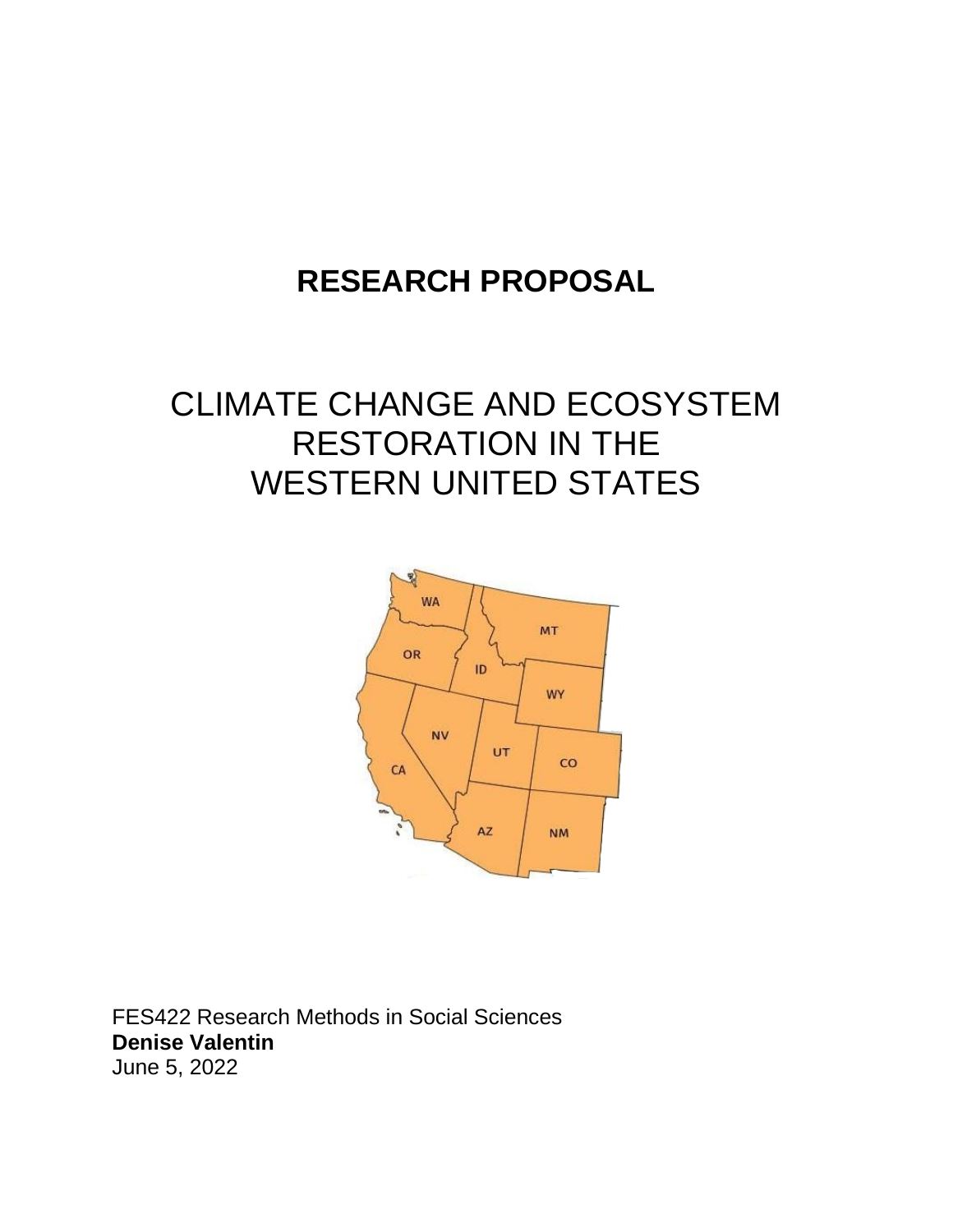#### **INTRODUCTION**

The effects from climate change are being felt worldwide. In the western areas of the United States, one of the key issues from climate change is the increase in temperatures. This increase in temperatures cause more heat waves, more droughts, lowered agricultural yield, lowered water resources, and changes in biodiversity for plants and animals as they move to various locations to escape the heat. Will we be able to continue restoring damaged habitats and ecosystems in the western United States as climate change effects grow increasingly stronger?

Droughts cause an increase in more destructive wildfires in forests and grasslands due to dryer tree canopies and trunks, dryer understory plants; dryer soils, and much more accumulated leaf litter. Heat affects the climate system and causes an increase in intensity of storms, which in turn cause flash flooding, soil erosion, and landslides. Heat also causes a decrease in snow accumulation, which in turn lowers the amount of water availability in the spring. Scientists are now saying that there is 50% chance we will reach the 1.5°C increase in 5 years (Jaynes, 2022) … not in 2040 or 2050 like they originally thought.

According to Harris et al. (2006), even back in 2006, the impacts on climate change on ecosystems and their plant and animal species were already being detected. It is believed that the use of historical references may no longer help when seeking how an ecosystem should be restored. Being able to model the future of habitats and ecosystems must be done to plan and restore correctly. Will we be able to model the future of our ecosystems and find ways to save forests, woodlands, grasslands, deserts, and their watersheds in the western United States?

1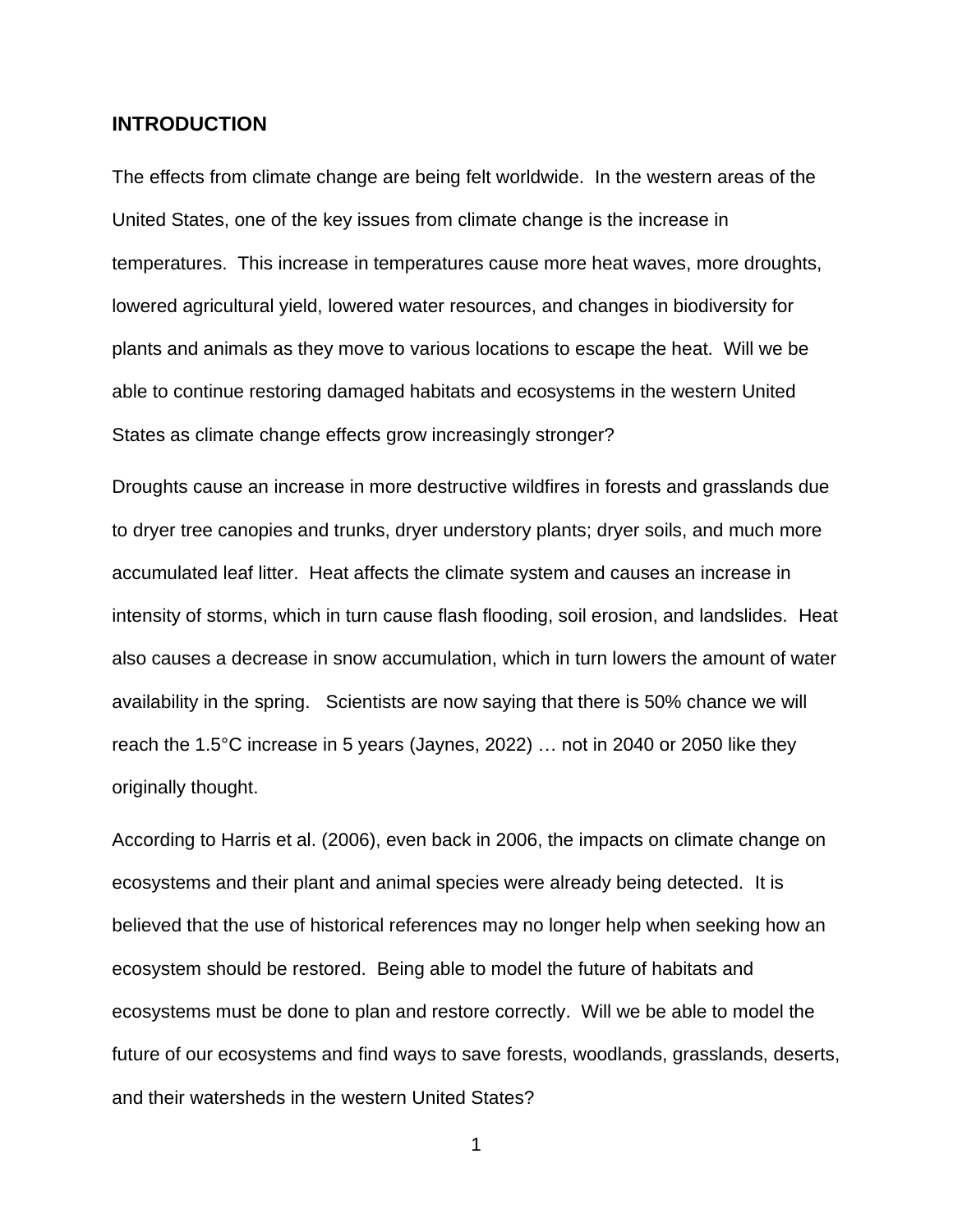Since the physical movement of both plants and wildlife is expected because of the effects of climate change, there will need to be new frameworks and restoration concepts on how to decide what is best for an ecosystem and its inhabitants. Braidwood et al. (2018) believes that "protorefuges" and "protorefugia" – sites that have been restored for use by threatened and endangered animal and plant species – could be created to reduce the loss of many species. Butterfield et al. (2017) presents "prestoration" – using plant species that will grow now and persist through climate change. Will these styles of restoration create new ecosystems based upon future climate and landscape models that will be more adaptive to climate change? Will this save our conservation restoration projects for both plants and wildlife?

Bradley et al. (2009) believes that "transformative" restoration is needed when native and non-native plants can no longer survive and reproduce. When choosing a site to be restored, novel plant species that can survive in the new climate conditions must be identified. These novel plant species must also be able to support the native wildlife, and even new animal species that relocate to this site. Will our knowledge and modeling skills be able to choose the proper novel plants for transformation restoration?

The Resist-Accept-Direct (RAD) Framework, written by Schuurman et al. in 2020 on behalf of the National Park Service, presents three response options to managing change: (1) resist by maintaining or restoring ecosystem function, composition, structure, and processes, (2) accept the course of change and not intervene in anyway, and (3) direct the course of change by altering the ecosystem function, composition, structure, and processes. This framework allows land managers to decide on the course of change in an ecosystem. Is this the best policy to follow?

2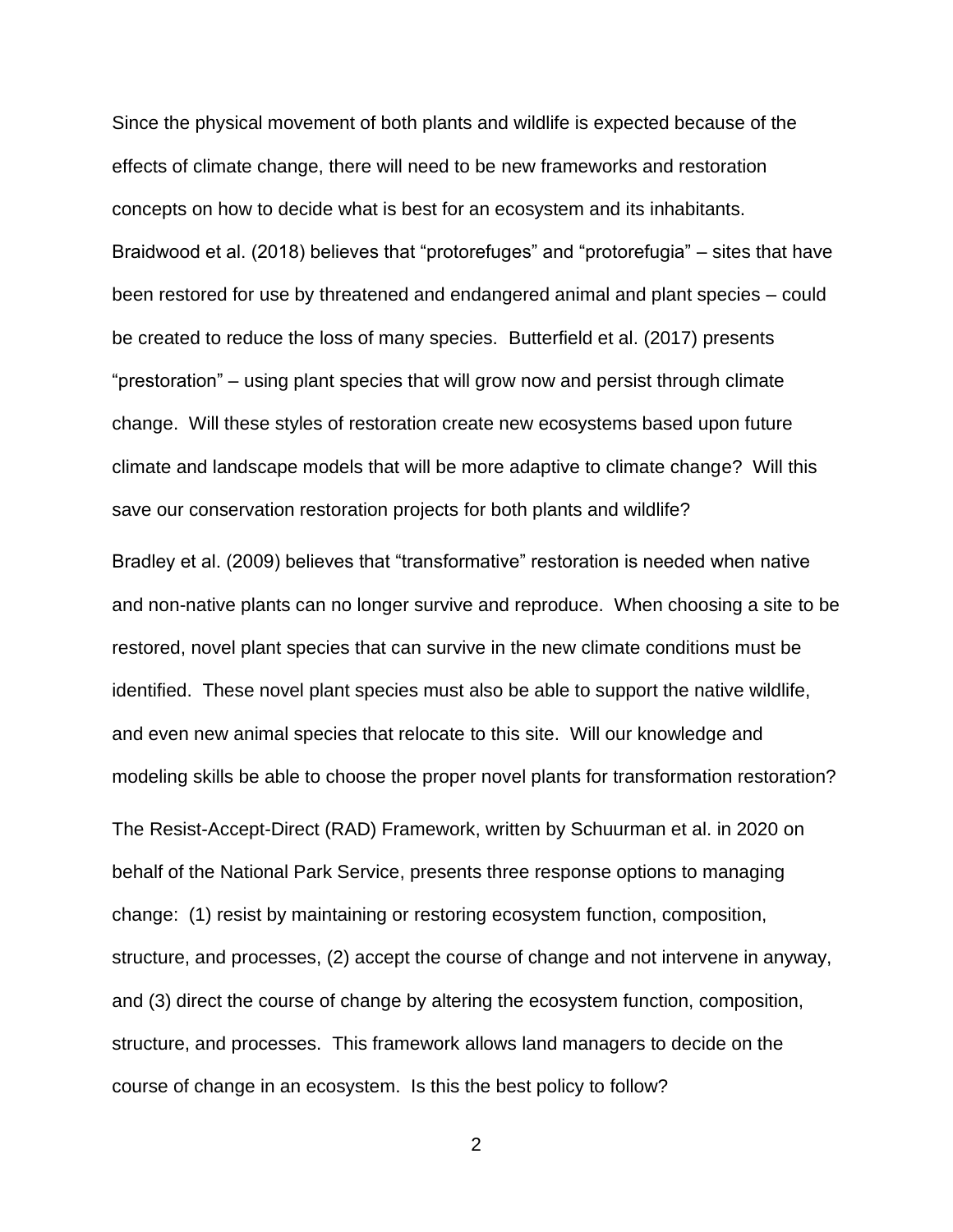Our research will gather information on the topics of climate change, restoration, climate and landscape modeling, theories and frameworks on restoration, and the planning and implementation of restoration in the western United States.

#### **RESEARCH QUESTION(S)**

This research project has one main question to be asked of both (1) scientists and (2) land managers and restorers. That question is:

*How is climate change going to impact the way we currently do restoration and what strategies are out there that can be used for restoration in the western United States?* 

## **RESEARCH APPROACH AND DESIGN**

Qualitative methods will be used as our research approach using one-on-one interviews with individual scientists (with knowledge of climate change, ecology, hydrology, and restoration), U.S. Forest Service ("Forest Service") representative(s), U.S. Bureau of Land Management ("BLM") representative(s), National Park Service ("NPS") representative(s), and The Nature Conservancy ("TNC") representative(s). This research will fall under basic qualitative research in that it includes the study of an activity (restoration) and a phenomenon (climate change). All interviewees will be considered "key informants" since their knowledge is more extensive than non-scientists and non-governmental persons.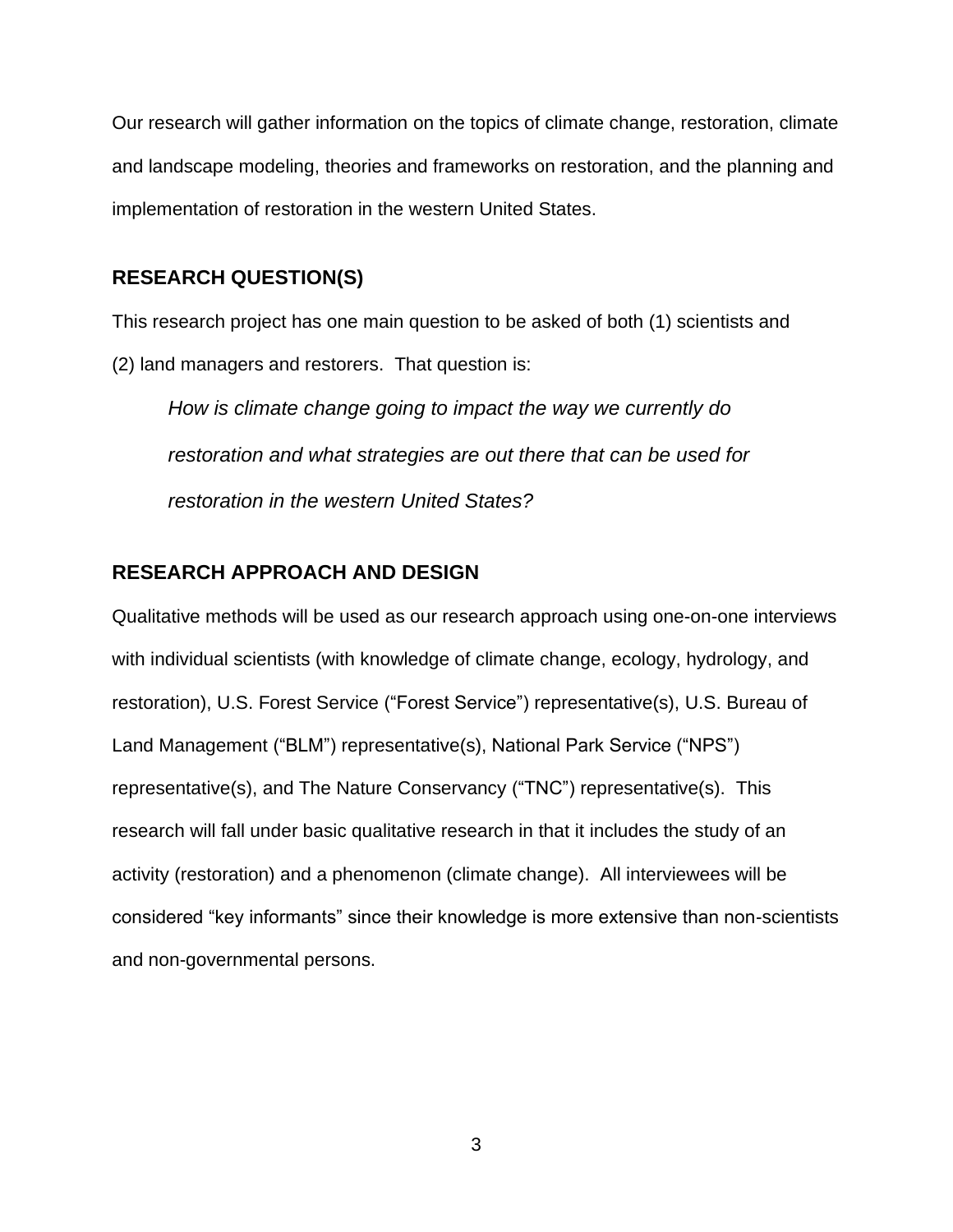### **UNIT OF ANALYSIS**

The unit of analysis to be used in this research is:

- individual for each scientist interviewed (as to their knowledge and educated opinion), and
- organizational for the representatives of the Forest Service, BLM, NPS, and TNC as to their entities' ideas and principles on future restorations.

### **SAMPLING**

Due to the representation needed on behalf of scientists and representatives of government and non-profit entities, the individuals to be sampled will be chosen under "purposeful sampling" based on their degrees and knowledge and/or the entity for which they work.

Contacting the Society for Ecological Restoration and the Ecological Society of America is imperative to locate the scientists most knowledgeable in restoration that can be interviewed. Contacting the Forest Service, BLM, NPS, and TNC to locate the best qualified personnel to represent them in interviews on climate change and restoration is also important. Finally, a review of research projects done by these three entities could also help identify people to interview.

The size of the sample should be finalized at a minimum total of seven. This would include at least three scientists, one representative for the Forest Service, one representative for the BLM, one representative for the NPS, and one representative for The Natural Conservancy.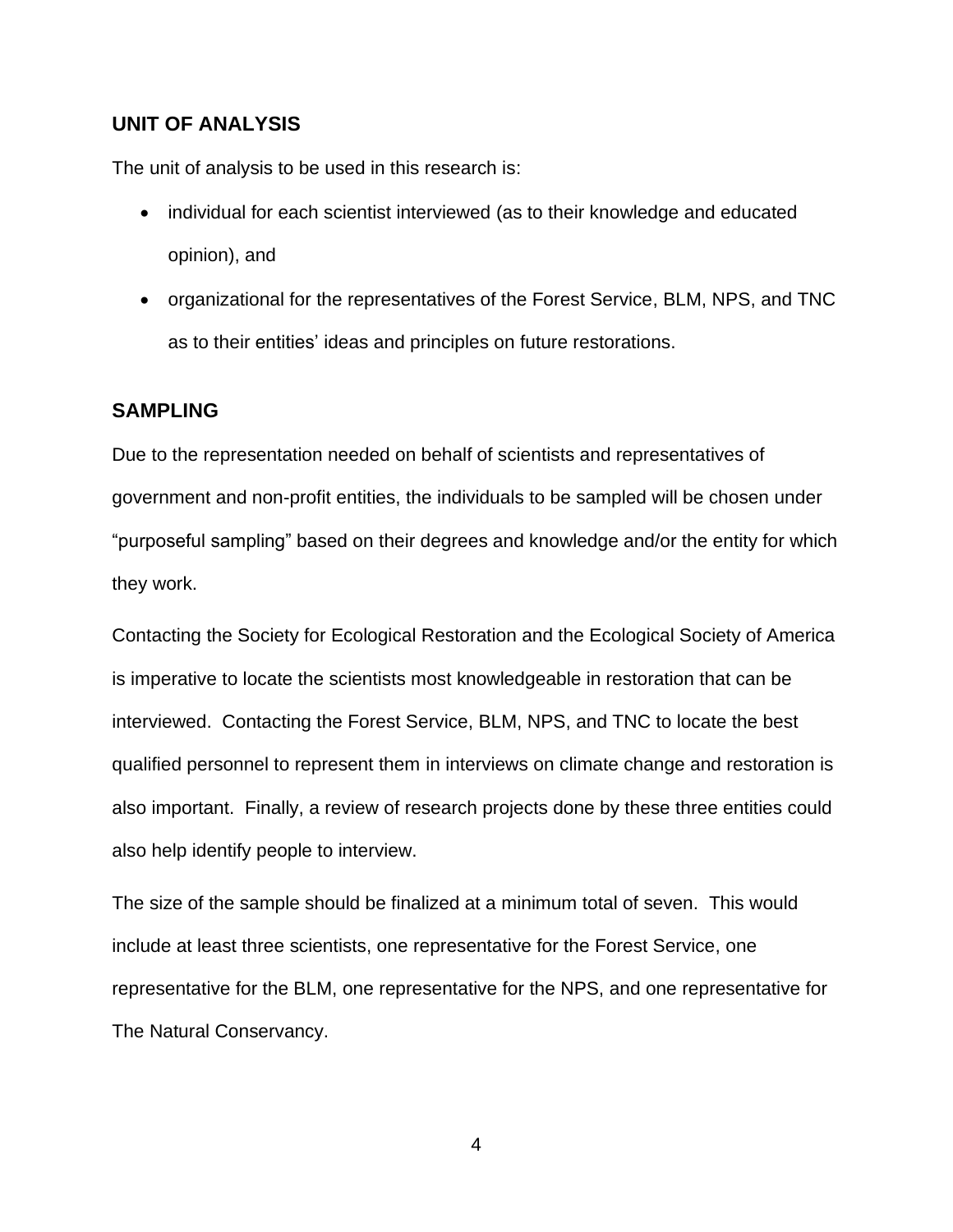## **DATA COLLECTION AND VARIABLES**

## **Collection of Data**

The only means of data collection for this research project is through one-on-one interviews. Appendix 1, attached, is the list of interview questions that will be asked of scientists, government agencies representatives, and the TNC representative(s).

The variables for each of these interview questions are broken down as shown below:

| <b>Variables</b>                                                                                | Interviewee                                     |
|-------------------------------------------------------------------------------------------------|-------------------------------------------------|
| Changes to different biomes from climate change                                                 | Scientists, Forest<br>Service, BLM,<br>NPS, TNC |
| Knowledge of the Earth's systems and climate change                                             | Scientists, Forest<br>Service, BLM,<br>NPS, TNC |
| Modeling the future of our ecosystems                                                           | Scientists, Forest<br>Service, BLM,<br>NPS, TNC |
| What different types of restoration will be used                                                | Scientists, Forest<br>Service, BLM,<br>NPS, TNC |
| Change in restoration policies and procedures due to increase<br>of effects from climate change | Scientists, Forest<br>Service, BLM,<br>NPS, TNC |

## **TIMELINE**

The timeline for this research is approximately six (6) to nine (9) months to schedule

and conduct interviews, review and disseminate the data from these interviews, and put

together the research paper.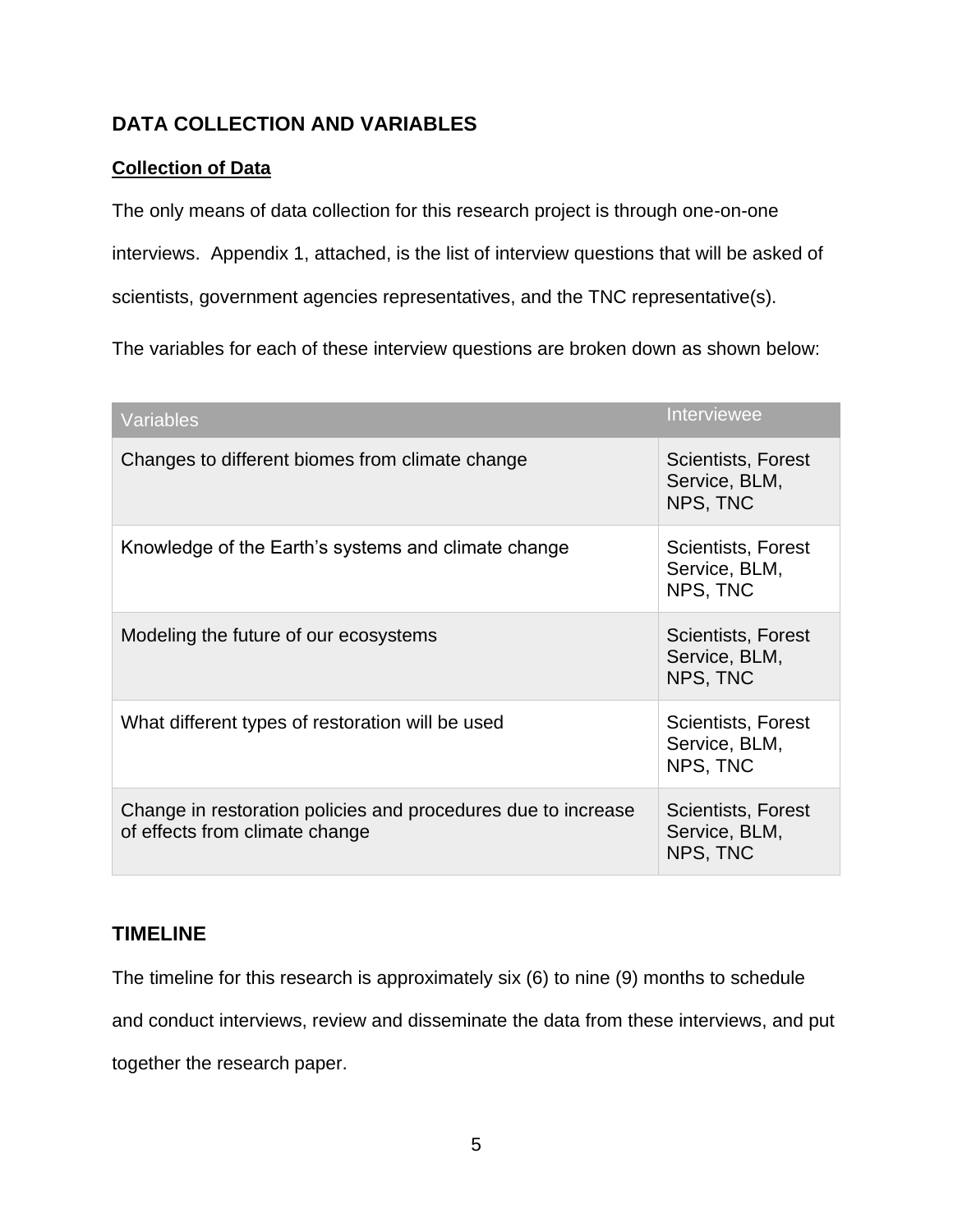## **OBJECTIVES**

Our objectives from this research project are to obtain data about future climate change effects and how it will affect strategies for restoration in the western United States. This data will come from scientists, representatives from federal governmental agencies responsible for public land management in the western United States (Forest Service, BLM, and NPS), and a large nonprofit organization known for its collaboration with agencies on restoration projects (TNC).

This research paper, once completed, will provide the latest data and expectations of future ecological restoration from the damaging effects of climate change.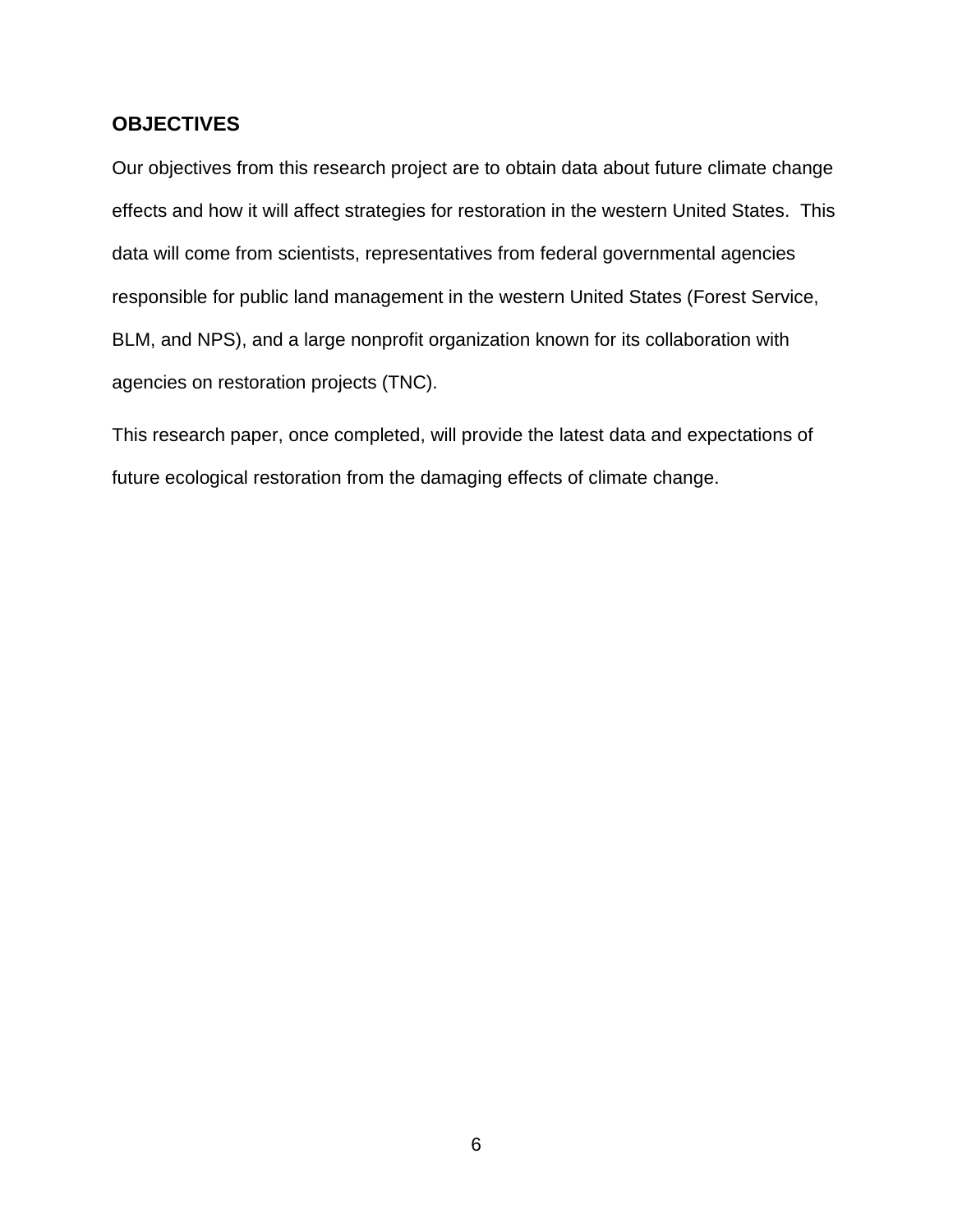## **REFERENCES**

- Bradley, B.A. and Wilcove, D.S. When Invasive Plants Disappear: Transformative restoration possibilities in the western United States resulting from climate change. *Restoration Ecology*, Vol. 17 (5), pp. 715-721. https://doi.org/10.1111/j.1526-100x.2009.00586.x
- Braidwood, D.W., Taggart, M.A., Smith, M., Anderson, R. (2018). Translocation, conservation, and climate change: use of restoration sites as protorefuges and protorefugia. *Restoration Ecology*, Vol. 26 (1), pp. 20-28. https://doi.org/10.1111/rec.12642
- Butterfield, B.J., Copeland, S.M., Munson, S.M., Roybal, C.M., and Wood, T.E. (2016). Prestoration: using species in restoration that will persist now and into the future. *Restoration Ecology*, Vol. 25 (S2), pp. S155-S163. https://doi.org/10.1111/rec.12381
- Harris, J.A., Hobbs, R.J., Higgs, E., Aronson, J. Ecological Restoration and Global Climate Change. *Restoration Ecology*, Vol. 14 (2), pp. 170-176. https://doi.org/10.1111/j.1526-100X.2006.00136.x
- Jaynes, C.H. (2022). Global Warming: Earth has 50% chance of exceeding 1.5 degrees Celsius in the next 5 years, scientists say. *World Economic Forum*. https://www.weforum.org/agenda/2022/05/global-warming-earth-has-50-chanceof-exceeding-1-5-degrees-celsius-in-next-five-years-scientists-say/
- Schuurman, G.W., Hoffman, C.H., Cole, D.N., Lawrence, D.J., Morton, J.M., Magness, D.R., Cravens, A.E., Covington, S., O'Malley, R., and Fisichelli, N.A. (2020). Resist-accept-direct (RAD)— a framework for the 21st-century natural resource manager. *Natural Resource Report NPS/NRSS/CCRP/NRR*—2020/ 2213. National Park Service, Fort Collins, Colorado. https://doi.org/10.36967/nrr-2283597.